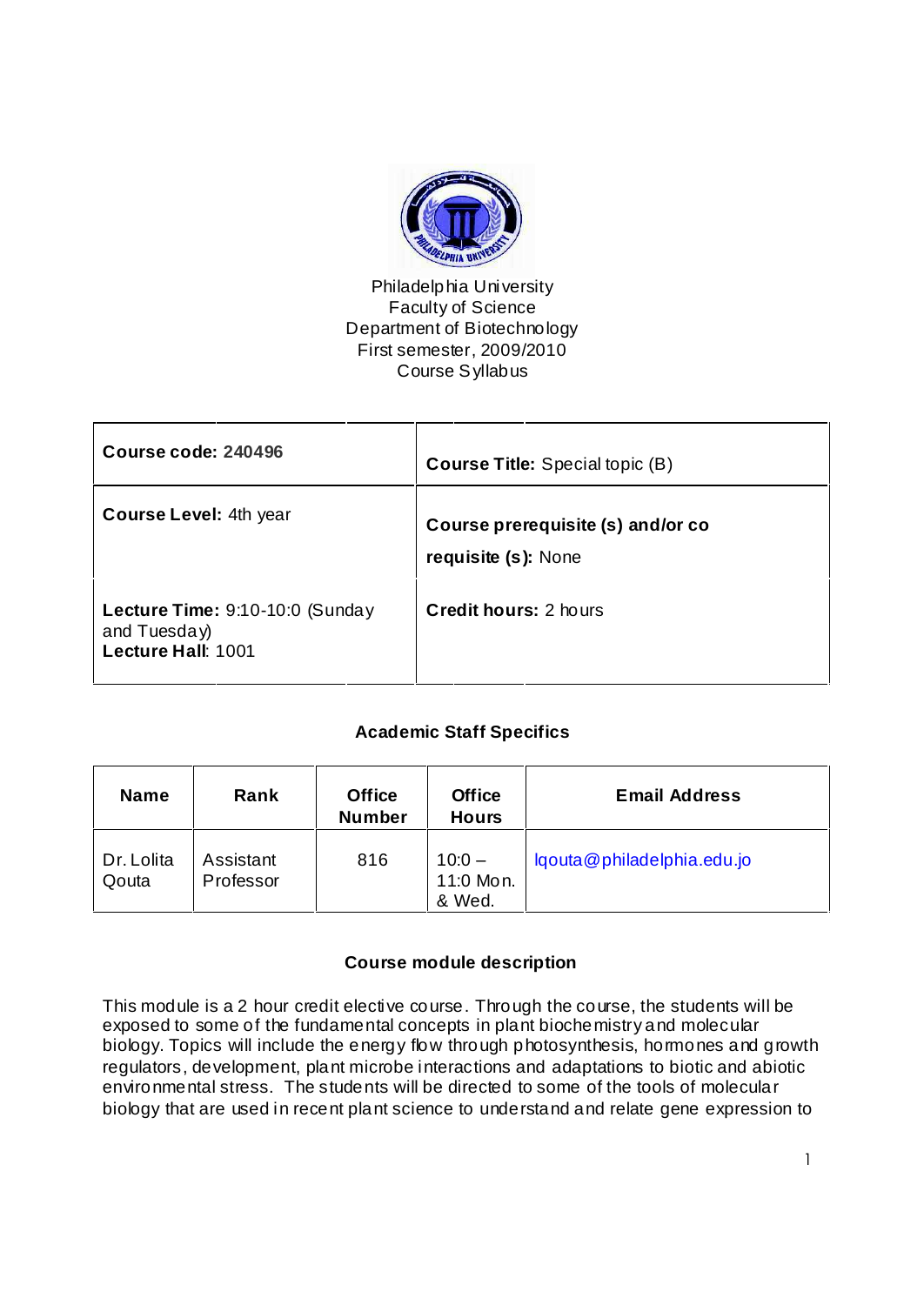plant function.

## **Course module objectives**

This course was designed to

- Provide the students with a fundamental knowledge of some of the biochemical reactions involved in plant growth and development.
- Develop a comprehensive understanding of the hormonal and environmental regulation of gene expression.
- Appreciate the variety and the significance of the reproductive strategies employed by the plants.

### **Course/ module components Text Books**

Please note that the text below has been ordered but it is going to take a while till sufficient copies are available at the library. You will be directed to the assigned chapters and feel free to borrow my copy over the weekends.

• Title: Biochemistry and molecular biology of plants

Authors: Buchanan, B.B.; Gruissem, W.; and Jones, R.L.

Publisher: the American Society of Plant Physiologists. Maryland, USA. 2000

#### **Learning outcomes**

Upon completion of this course, the students should be able to :

- Understand the chemical interactions involved in energy flow in plant systems, plant development and physiology of adaptation to stress.
- Understand the complexity of the plant genome, and how environmental changes can lead to meristem transitions.
- Gain an in depth understanding and develop a sense of appreciation for the role of the plants in human existence.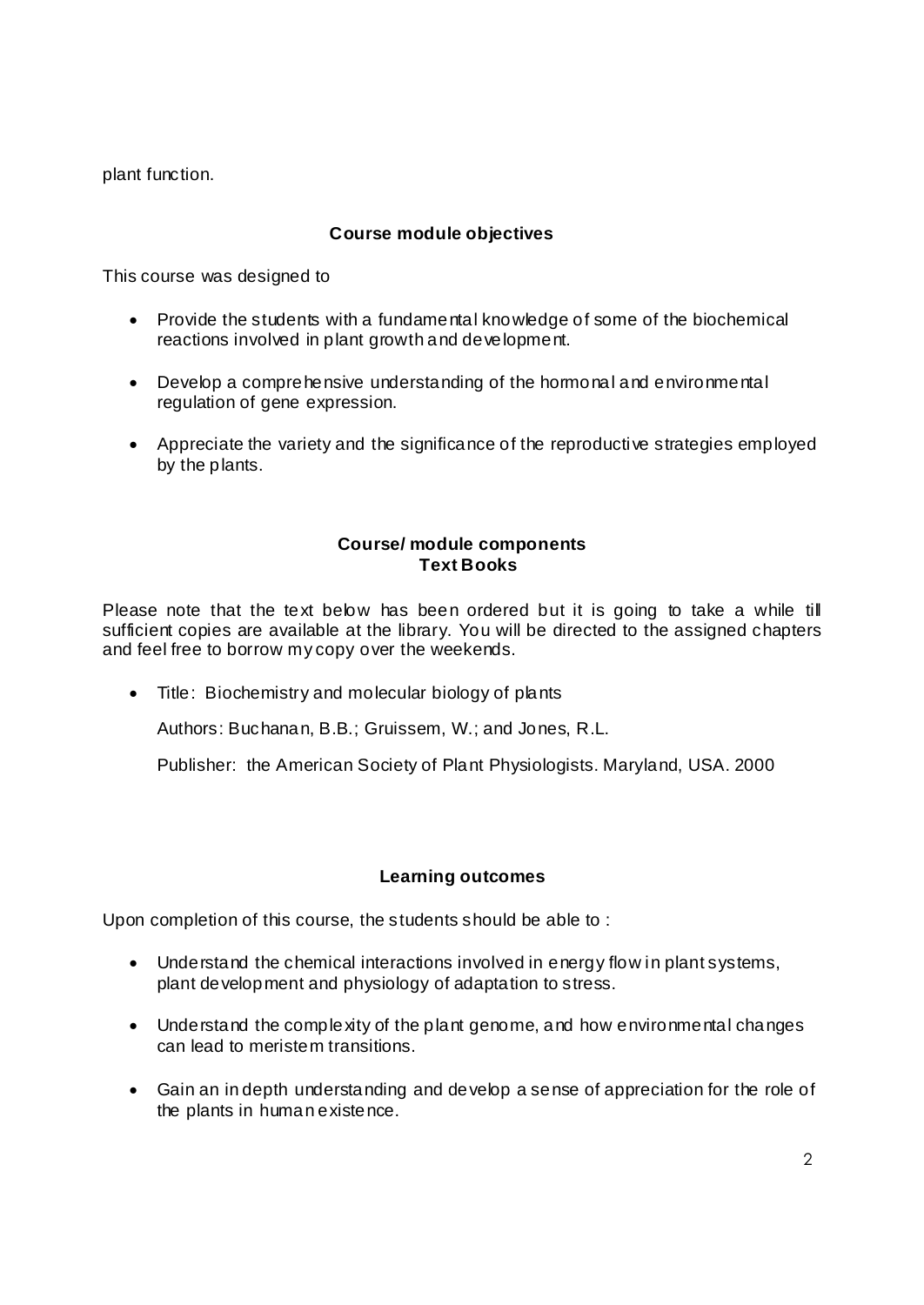# **Communication skills (personal and academic).**

Students are expected to read the assignments and discuss them in class. Doing so wi ll enrich their scientific background in botany and boost their self confidence in participating in conversations and debates discussing the important role of plants in human life. Students will be able to appreciate the arrangement and the compatibility of all the reactions taking place simultaneously inside a plant system

## **Assessment instruments**

| <b>Assessment Instruments</b>         | <b>Mark</b> |
|---------------------------------------|-------------|
| First quiz                            |             |
| First hour exam                       |             |
| Second quiz                           |             |
| Second hour examination               |             |
| Participation in class and attendance |             |
| Final examination                     |             |
| Total                                 | OC          |

# **Course/module academic calendar**

| Date                                         | <b>Subject</b>                                                                                                                                |
|----------------------------------------------|-----------------------------------------------------------------------------------------------------------------------------------------------|
|                                              |                                                                                                                                               |
| 13/10                                        | Introduction: Membranous organelles of a plant cell (Plastids)                                                                                |
| 18/10, 20/10, 25/10<br>& 27/10               | Photos ynthesis                                                                                                                               |
| 1/11, 3/11, 8/11,<br>10/11, 15/11 &<br>22/11 | Metabolic and developmental integration:<br>Long distance transport<br>Nitrogen and sulfur<br>Biosynthesis of hormones and elicitor molecules |
|                                              |                                                                                                                                               |